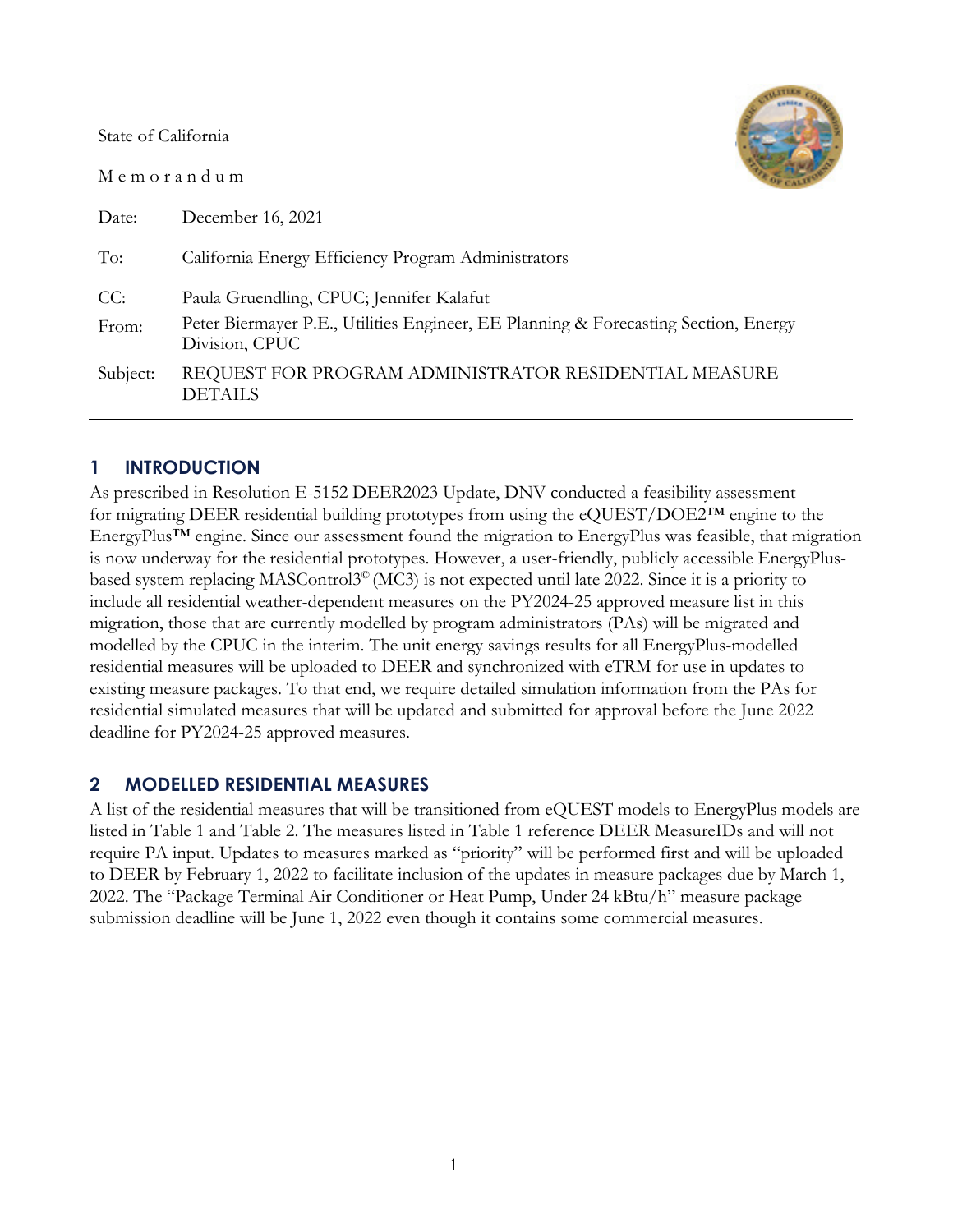| MeasureID | <b>Measure Name</b>                                            | <b>Priority</b> |
|-----------|----------------------------------------------------------------|-----------------|
| SWAP001   | Refrigerator or Freezer, Residential                           |                 |
| SWAP004   | Clothes Washer, Residential                                    | $\mathbf X$     |
| SWAP006   | Dishwasher, Residential                                        | $\mathbf X$     |
| SWHC027   | Package Terminal Air Conditioner or Heat Pump, Under 24 kBtu/h |                 |
| SWHC029   | Fan Controller for Air Conditioner, Residential                |                 |
| SWHC030   | Whole House Fan, Residential                                   |                 |
| SWHC044   | Ductless HVAC, Residential, Fuel Substitution                  |                 |
| SWHC049   | SEER Rated AC and HP HVAC Equipment, Residential               |                 |
| SWSV001   | Duct Seal, Residential                                         |                 |

<span id="page-1-0"></span>**Table 1. Residential eTRM measures referencing DEER MeasureIDs**

The measures listed in [Table 2](#page-1-1) do not reference DEER MeasureIDs, and simulations to support these measures have historically been performed by the PAs. As mentioned above, since a publicly accessible EnergyPlus-based system replacing MC3 will not be available ahead of the measure package submission date, we are requesting information from the PAs so we can perform the simulations. Where the measure includes both commercial and multifamily building types, we propose delaying the transition to EnergyPlus until the commercial prototypes are ready except in the case of the "Heat Pump Water Heater, Fuel Substitution" measure. For that measure, the water heater calculator will be updated using an EnergyPlus-based hot water load profile by February 1, 2022 to facilitate measure package submission by March 1, 2022. We request that the PAs review the tables for accuracy.

| MeasureID | <b>Measure Name</b>                                                                           | Priori<br>ty | <b>Notes</b>                            |
|-----------|-----------------------------------------------------------------------------------------------|--------------|-----------------------------------------|
| SWHC004   | Space Heating Boiler, Commercial & Multifamily                                                | $N/A^*$      | Maintain in eQUEST<br>until PY2026-27   |
| SWHC038   | Brushless Fan Motor Replacement, Residential                                                  |              |                                         |
| SWHC050   | Ductless Heat Pump, Residential                                                               |              |                                         |
| SWWB006   | Insulation/Sealing for Crawl Space, Residential                                               |              | Uses CBECC-Res                          |
| SWWH015   | Demand Control for Centralized Water Heater<br>Recirculation Pump, Multifamily and Commercial | $N/A^*$      | Maintain in eQUEST<br>until PY2026-27   |
| SWWH016   | Domestic Hot Water Loop Temperature<br>Controller, Multifamily and Commercial                 | $N/A^*$      | Maintain in eQUEST<br>until PY2026-27   |
| SWWH024   | Central Boiler Dual Setpoint Temperature<br>Controller, Multifamily                           |              | Uses OpenStudio                         |
| SWWH028   | Heat Pump Water Heater, Commercial and MF,<br><b>Fuel Substitution</b>                        | $\mathbf{x}$ | Only MFm updates<br>based on EnergyPlus |

<span id="page-1-1"></span>**Table 2. Additional residential eTRM measures using building simulation methodology**

\* These measures may require savings updates due to the new weather files but will not transition to EnergyPlus models until the commercial prototypes are completed. The measure package submission date for these measures remains March 1, 2022.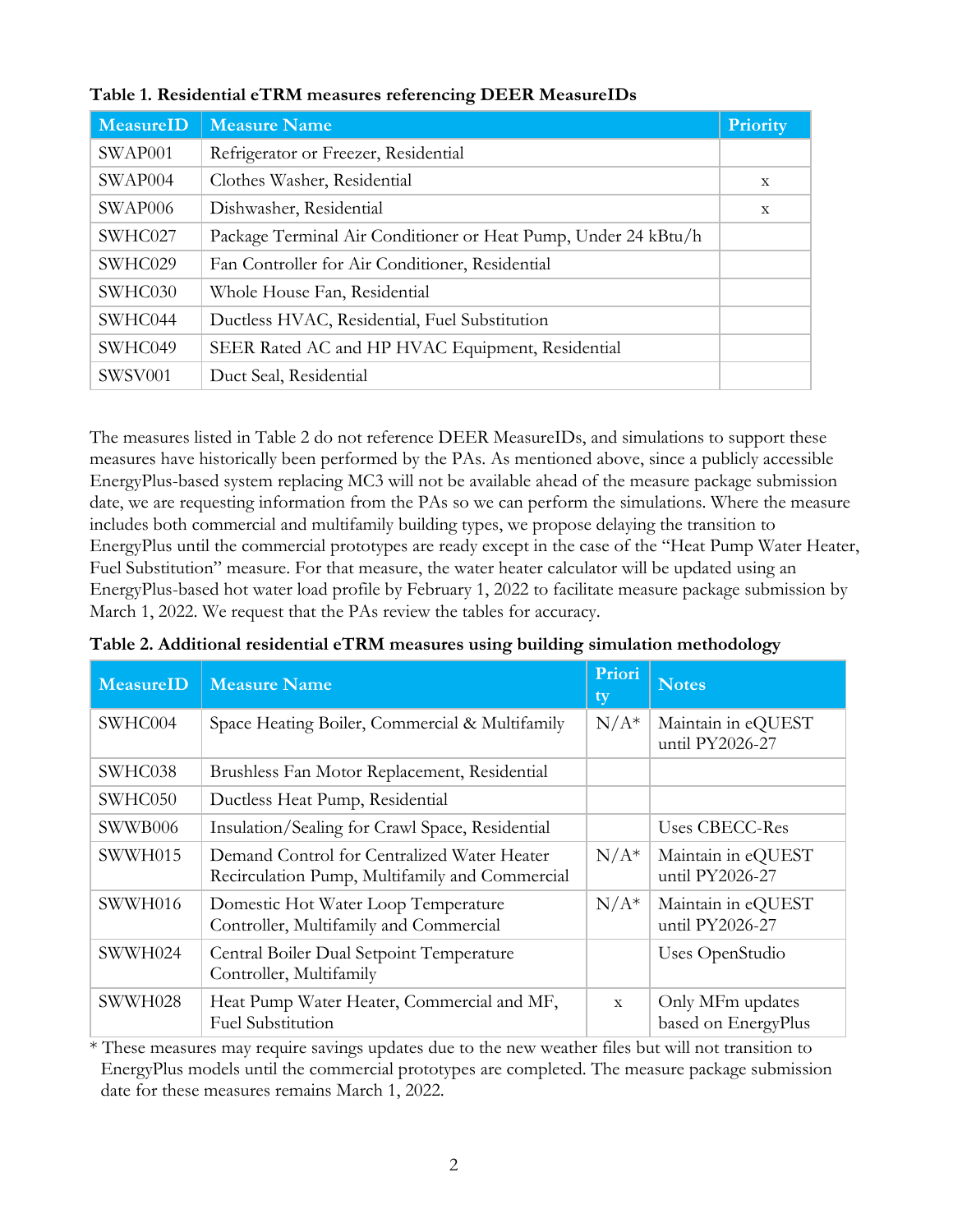# **3 REQUESTED INFORMATION**

For the measures listed in [Table 2,](#page-1-1) we request that PAs submit a full set of eQUEST model files in advance of the measure package submission that we will transform and run in EnergyPlus to support residential measure package submission in June 2022. In addition, as part of this detailed simulation information, we request a written summary of the parameters modified and any other modifications made to the model. This will help us understand the reasoning behind the modifications and reduce communication around clarifying questions.

We request the following information from the PAs:

- 1) Review the list of measures in [Table 1](#page-1-0) and [Table 2](#page-1-1) for accuracy and inform us of any revisions.
- 2) Summarize the parameters varied and any other modifications made to the simulation models for measures listed in [Table 2](#page-1-1) and not marked  $N/A$  in the Priority column.
- 3) Provide the associated DOE2/eQUEST, CBECC Res or OpenStudio files provided with the measure packages (MPs) using the directory structure shown in [Figure 1.](#page-2-0) These files will be used to validate the parameters and reproduce the results submitted with the MPs.

<span id="page-2-0"></span>**Figure 1. Model files typically submitted with a measure package**

| $\wedge$<br>Name               | Type                    | Compressed size | Password p | Size |        | Ratio | Date modified     |
|--------------------------------|-------------------------|-----------------|------------|------|--------|-------|-------------------|
| InpFiles                       | File folder             |                 |            |      |        |       | 2/10/2021 1:33 PM |
| make batch runs                | File folder             |                 |            |      |        |       | 2/10/2021 1:33 PM |
| MC3 setup                      | File folder             |                 |            |      |        |       | 2/10/2021 1:33 PM |
| post-processing                | File folder             |                 |            |      |        |       | 2/10/2021 1:33 PM |
| ProcessQueriesAndSupportTables | Compressed (zipped) Fol | 137 KB          | No         |      | 137 KB | 0%    | 2/10/2021 1:32 PM |
| reststatwt.sql                 | <b>SQL File</b>         | 11 KB           | No         |      | 176 KB | 94%   | 2/10/2021 1:32 PM |

4) Also please provide the MAS Control input and output databases, **"MC2020.db"** and **"MC2020** results.db" for each measure, described in more detail in the text that follows.

The **"MC2020.db"** input SQLite database contains measure technologies and their parameters that are varied within the eQUEST building simulation model(s) during a MC3 run to create the measure permutations (e.g., air conditioning technologies and their associated SEER ratings). MC3 executes macros to populate the database using the MC3 setup workbooks (files in "MC3 setup" folder in [Figure 1\)](#page-2-0).

The **"MC2020\_results.db"** output SQLite database is where MC3 stores the output data after each batchrun has finished. This file contains the following table(s) as shown in [Figure 2:](#page-3-0)

- sfm\_annual (single-family specific annual outputs for "Res" measures; empty for "Com" measures)
- sfm\_hourly\_eu (single-family, end-use, hourly outputs for "Res" measures; empty for "Com" measures or in most cases)
- sfm\_hourly\_wb (single-family, whole building, hourly outputs for "Res" measures; empty for "Com" measures)
- sim\_annual (annual outputs for multi-family and mobile homes for "Res" measures; annual outputs of all building types for "Com" measures)
- sim\_hourly\_eu (end-use, hourly outputs for multi-family and mobile homes for "Res" measures; end-use, hourly outputs of all building types for "Com" measures). In most cases, this will be empty.